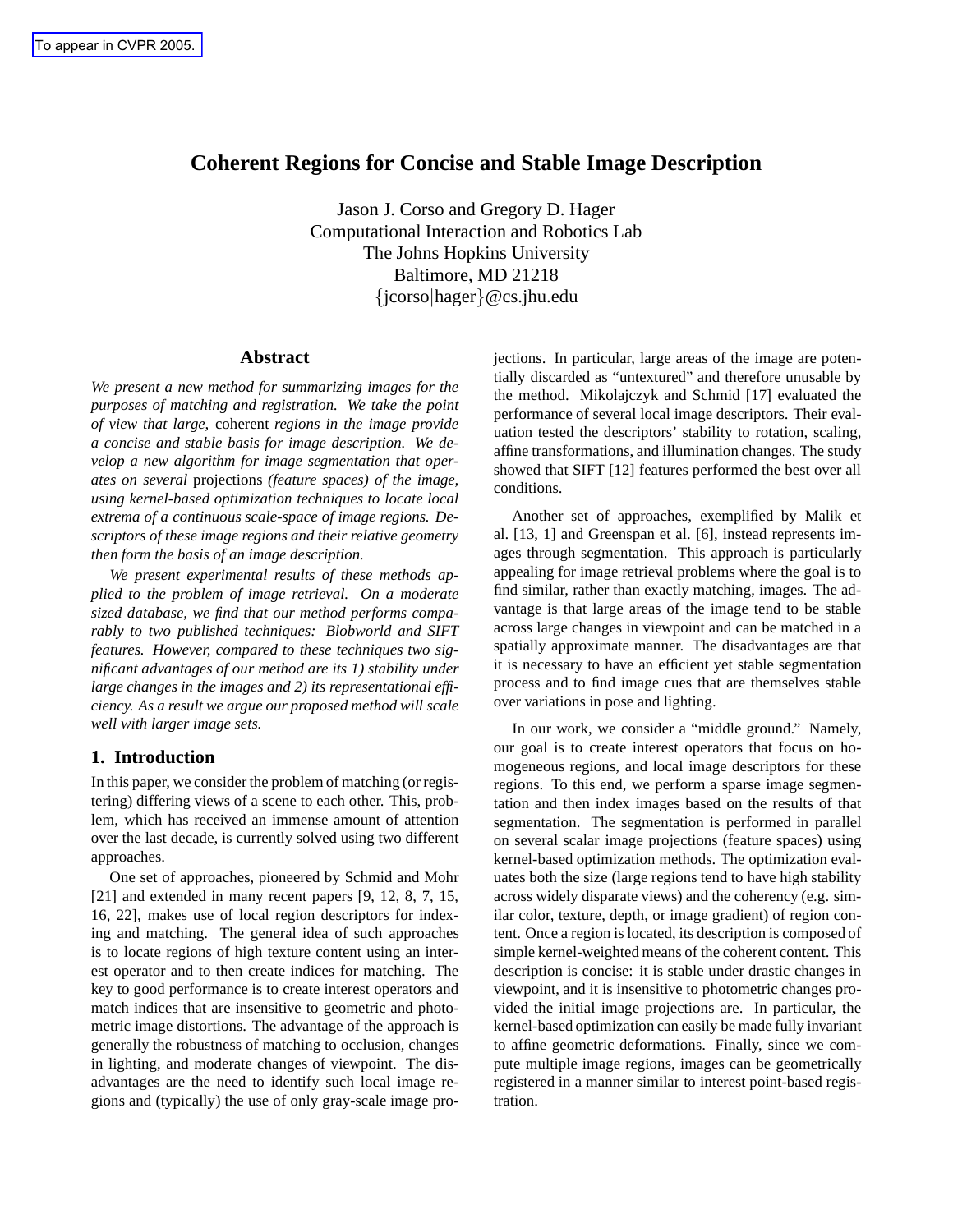In principle, our method is most similar to Schaffalitzky and Zisserman [20]. They use the texton segmentation [1] and create a texture region descriptor that is invariant to affine geometric and photometric transformations. They robustly estimate the epipolar geometry of a wide baseline system by matching these regions. While emphasis on scene-retrieval and registration based on regions as opposed to points is similar to their work, we differ in the region detection and description. The remainder of this paper details our kernel-based segmentation methods and provides preliminary comparative experimental results suggesting region-based matching performs comparably with other published image matching methods.

### **2. Coherent Region Clustering**

Scale is a crucial parameter in the analysis of objects in images. In our case, there are two essential notions of scale: the scale of the image content (e.g. texture or edges), and the scale of an associated spatial kernel function used to summarize image content. In both cases, there is no universally accepted method for choosing an optimal scale. Lindeberg proposed a set of scale selection principles [11] for feature detection and image matching, and a technique [10] for building a gray-level blob and scale-space blob representation of an image. Comaniciu et al. [5] proposed the variable bandwidth mean shift to solve this problem (in the context of kernel-based density estimation [4]). Collins [2] applied Lindeberg's general scale selection principles [11] to extend the kernel-based mean shift tracking to refine the scale of the object being tracked. Okada et al. [19] presented a method for the creation of an anisotropic, Gaussian scalespace by extending Lindeberg's [11] isotropic scale-space methods.

In our work, we focus primarily on determining the correct scale of a spatial kernel for summarizing image content. Let an image  $I = \{I, I\}$  be a finite set of pixel locations  $I$ (points in  $\mathbb{R}^2$ ) together with a map  $I : \mathcal{I} \to \mathcal{X}$ , where  $\mathcal{X}$ is some arbitrary value space of dimension  $d$ . The image band j at pixel location i is denoted  $I_i(i)$ . Thus, for our purposes the *image* is any scalar or vector field: a simple grayscale image, an YUV color image, a disparity map, a texture-filtered image, or any combination thereof.

A *coherent* region in an image is a connected set of (relatively) homogeneous pixels. We describe a coherent region  $\theta$  as a two-dimensional Gaussian weighting function, or *kernel*, *K* with 4 parameters,<sup>1</sup> two spatial locations and two corresponding scale parameters  $\boldsymbol{\theta} = {\mu_x, \mu_y, \sigma_x, \sigma_y}.$ Thus, for a pixel location  $\mathbf{x} = (x, y)^\mathsf{T} \in \mathcal{I}$ , the kernel is written

$$
K(\boldsymbol{\theta}, \mathbf{x}) \doteq \frac{e^{-\frac{1}{2} \left( \frac{(x-\mu_x)^2}{\sigma_x^2} + \frac{(y-\mu_y)^2}{\sigma_y^2} \right)}}{Z}
$$
(1)

where  $Z$  is a normalizing scalar.

#### **2.1. Scalar Projections**

Kernels are applied to scalar projections of the image. The intuition is that various projection functions will map a region of consistent image content to a homogeneous image patch in the scalar field: for example, there is some texture and/or color projection function such that an image of a plaid shirt will be mapped to a relatively homogeneous scalar field. Thus, by choosing appropriate scalar projections, we can capture a variety of different coherent image content.

To that end, define a function  $P : \mathcal{X} \to \mathbb{R}$  that *projects* regions of the d-dimensional image onto a one-dimensional scalar field. Essentially, each projection is defining a new *feature space* in which to analyze the input image. If we assume an image where  $d = 3$  and  $\mathcal{X} = \text{RGB}$ , then a feasible projection is a simple linear combination with coefficients  $\{c_r, c_g, c_b\}$  of the pixel color components [3]:

$$
S(i) = c_r I_r(i) + c_g I_g(i) + c_b I_b(i), \quad \forall i \in \mathcal{I}.
$$
 (2)

Other potential projections include neighborhood variance, periodicity of the image, dominant gradient direction, and so forth. It is even plausible to create a specific template matching projection; for example, if we want to find a certain road-sign in the image, then the projection is simply computed by convolving the image by a road-sign template. The methodology we propose is general and the construction of these projections is application dependent. In this paper we give a simple set of projections (§ 5). Additionally, the projections affect the invariance properties of the image description. We defer such a discussion to  $\S 3.5$ .

#### **2.2. Region Statistics**

We define the statistics that will be used in region detection and description. For projection P,

Mean<sub>P</sub>(
$$
\boldsymbol{\theta}, \mathbf{I}
$$
) =  $\sum_{\mathbf{x} \in \mathcal{I}} K(\boldsymbol{\theta}, \mathbf{x}) P(I(\mathbf{x}))$  (3)  
Var<sub>P</sub>( $\boldsymbol{\theta}, \mathbf{I}$ ) =  $\sum_{\mathbf{x} \in \mathcal{I}} K(\boldsymbol{\theta}, \mathbf{x}) P(I(\mathbf{x}))^2$  - Mean<sub>P</sub>( $\boldsymbol{\theta}, \mathbf{I}$ )<sup>2</sup>. (4)

We use the kernel-weighted mean and variance instead of uniformly weighted statistics because the pixels in the center of the region are more likely to have stronger coherency than the pixels on the outer parts of the region. We show an experiment to justify this claim in Fig. 8.

<sup>&</sup>lt;sup>1</sup>For the moment, we disregard rotations of anisotropic kernels and image skew which would be necessary to ensure full affine invariance of the kernel-based segmentation.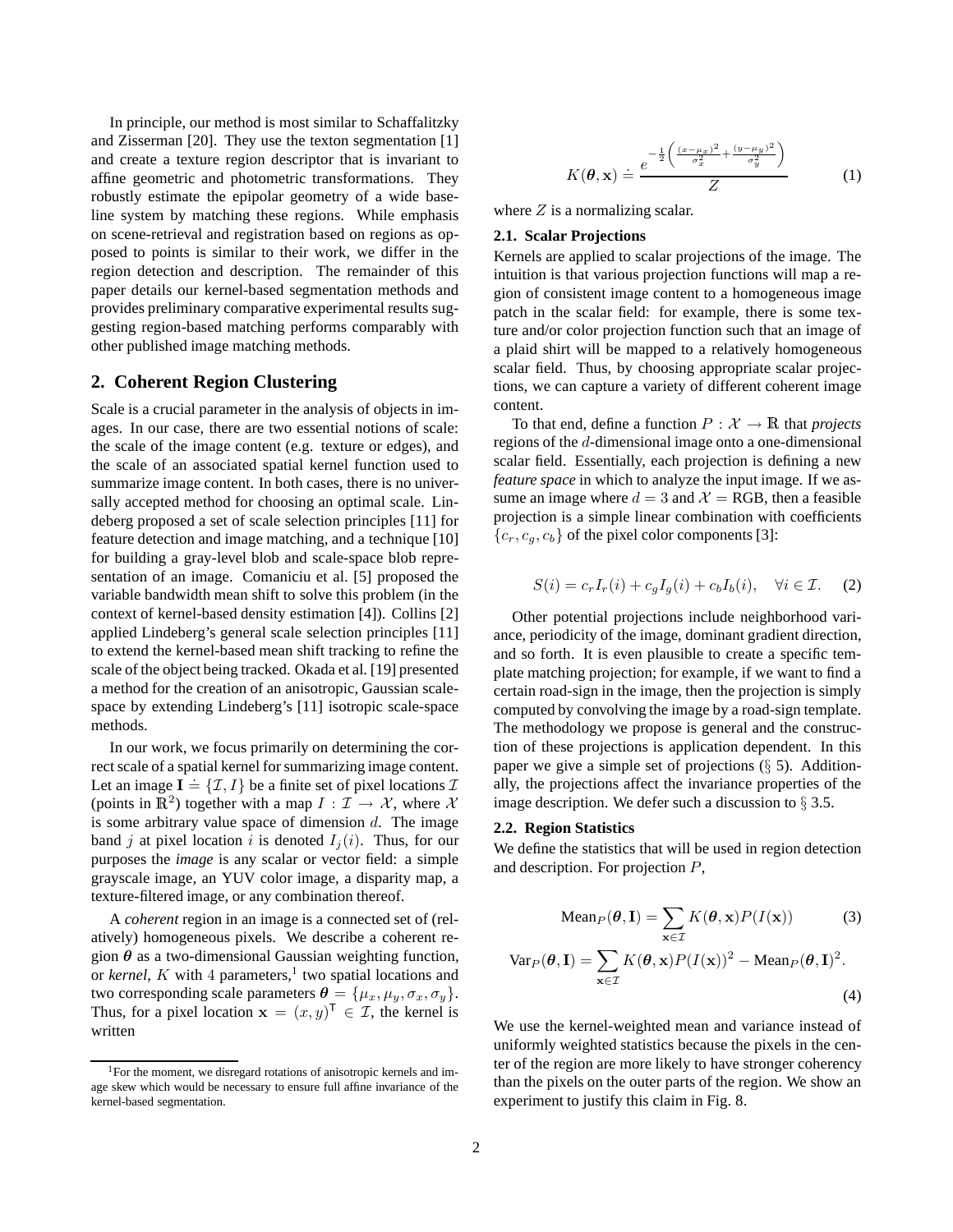## **3. Region Detection and Refinement**

### **3.1. Initial Seed Detection**

Marr and Hildreth [14] first proposed the use of the Laplacian of a Gaussian (LoG) for distinguishing homogeneous regions from the drastic changes in intensity that separate them. More recently, Lowe [12], among others [9], used a Difference of a Gaussian (DoG) to approximate the LoG filter. They construct a dense, discrete scale-space of DoG responses and then perform an explicit search for stable points (local extrema in space and scale).

To detect seed points, we create a coarse, discrete scalespace of isotropic DoG responses by sampling a few (in our experiments just 2) large scales. This coarse sampling is sufficient for seed detection because we later refine each candidate seed and localize it in both space and scale. Similar to Lowe, we look for local extrema in the DoG response to detect seeds. However, since we are coarsely sampling scale-space, we analyze each 2D DoG-response separately (Lowe searches for extrema in 3D scale-space).

We define a seed with three parameters  $\hat{\theta} = {\mu_x, \mu_y, \sigma}$ where  $\mu_x, \mu_y$  are the spatial coordinates and  $\sigma$  is an isotropic scale. We set the scale of the seed to one-third of the scale of the LoG filter. Intuitively, this one-third scale factor shrinks the kernel to the homogeneous region at the filter's center. In contrast, Lowe scales the region by a factor of 1.5 because the SIFT keys function best in regions of high variance (the region including its surrounding areas, for example).

### **3.2. Refining the Seeds into Regions**

In the second stage of processing, we take the detected seeds and independently refine their spatial location and (anisotropic) scale with respect to the original image. Thus, we create a continuous scale-space of regions.

The objective function we optimize consists of two competing terms: a homogeneity term and a scale term:

$$
O_P(\boldsymbol{\theta}, \mathbf{I}) = \frac{\text{Var}_P(\boldsymbol{\theta}, \mathbf{I})}{\text{Mean}_P(\boldsymbol{\theta}, \mathbf{I})^2} + \frac{\tau}{\sqrt{\sigma_x \sigma_y}}.
$$
 (5)

The first term measures the variance of the kernelweighted region normalized by the squared mean. Thus, for poorly projected, inhomogeneous regions, the first term will be high. The second term is an ad-hoc penalty that prefers large regions.  $\tau$  is a tuning parameter; in all of our experiments, we choose  $\tau = 1$ . In Fig. 1, we show the function response of (5) for a synthetic image containing a single homogeneous region in a field of noise.

The minima of (5) correspond to large, coherent regions. Thus, we refine the seeds from  $\S$  3.1 by minimizing the function in  $(5)$ :



Figure 1: (left) (5) response for varying  $\sigma$  along each dimension for the synthetic image on the top-right. Spatial location is fixed at the (known) region center. (bottom-right) Extracted ellipse overlayed on the image.

$$
\theta^* = \arg\min_{\theta} \left[ \frac{\text{Var}_P(\theta, \mathbf{I})}{\text{Mean}_P(\theta, \mathbf{I})^2} + \frac{\tau}{\sqrt{\sigma_x \sigma_y}} \right]
$$

$$
= \arg\min_{\theta} \left[ \frac{\sum_{\mathbf{x} \in \mathcal{I}} K(\theta, \mathbf{x}) P(I(\mathbf{x}))^2}{\left[ \sum_{\mathbf{x} \in \mathcal{I}} K(\theta, \mathbf{x}) P(I(\mathbf{x})) \right]^2} + \frac{\tau}{\sqrt{\sigma_x \sigma_y}} \right].
$$
(6)

This objective function can now be optimized using classical descent methods. We have experimented with both gradient-descent and second-order Newton-style minimization algorithms and have found both to provide satisfactory results. As we would expect, the second-order methods converge more quickly but are more sensitive to initialization. During minimization, we must ensure the scale parameters remain positive and the spatial parameters remain on the image lattice; we set explicit boundaries on scale  $(2, 60]$ pixels) and location. If these bounds are violated, we terminate optimization (removing the region).

It is worth noting that, in order to implement this optimization efficiently, several algorithmic optimizations are possible. In particular, we precompute kernels for a specific set of scales and resample images dynamically to the appropriate scale. With these optimizations, a complete optimization for one region consumes about 0.1 sec.

#### **3.3. Merging and Annotation**

Let  $\beta$  denote the set of active regions in an image. For a region  $B \in \mathcal{B}$ , denote the parameters by  $\theta(B)$ . Since multiple seeds may converge to the same minima of (5), we perform a simple region merging procedure. Define the distance<sup>2</sup> between a pair of regions  $B, C \in \mathcal{B}$  as,

$$
d(B, C) = ||\boldsymbol{\theta}(B) - \boldsymbol{\theta}(C)||_2.
$$
 (7)

<sup>&</sup>lt;sup>2</sup>We have experimented with more mathematically justified distances (e.g. Kullback-Leibler Divergence), but found them to have little or no effect on the merging process because, here, we are only merging regions that are near equal.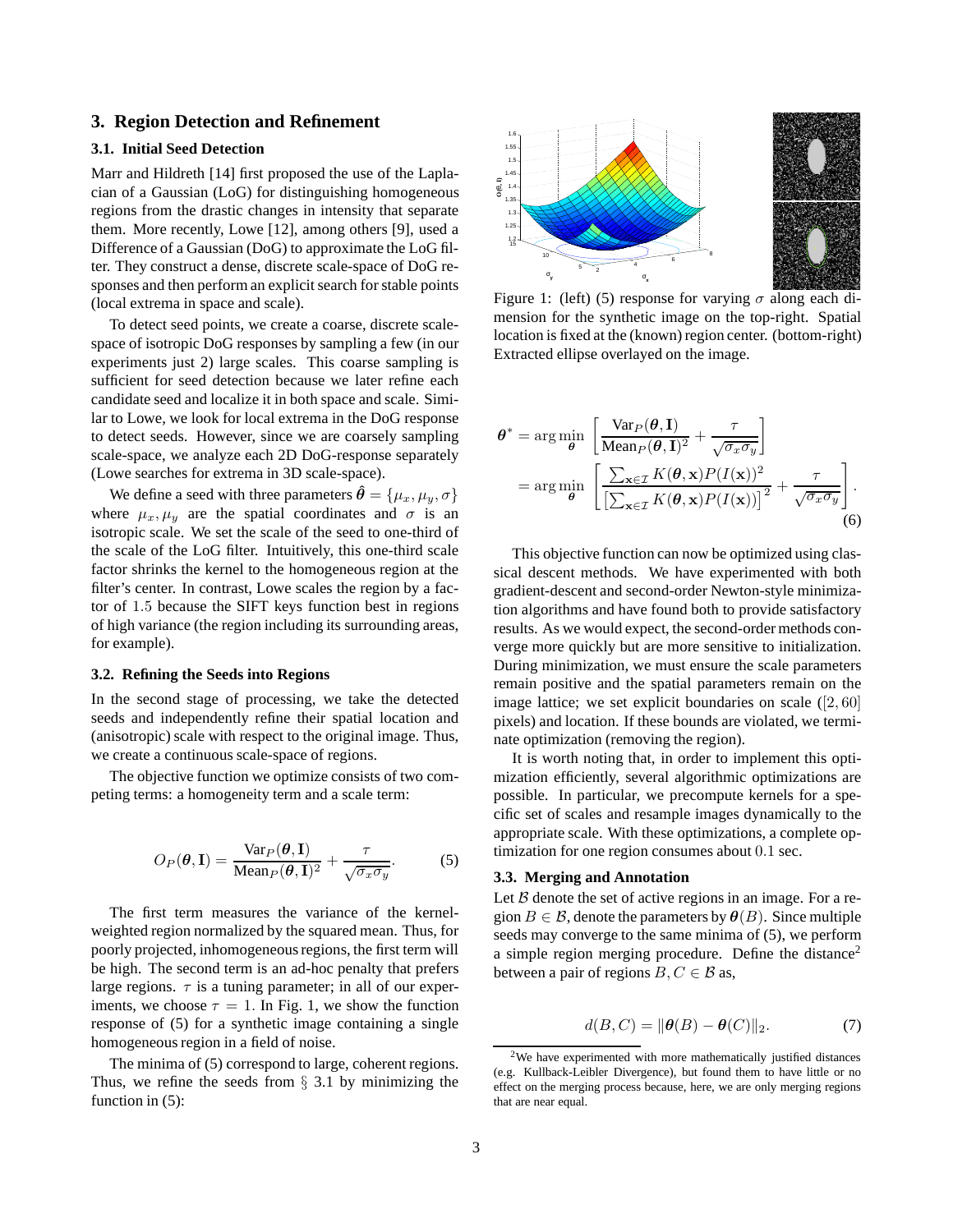Fix a threshold  $\alpha$  and define an empty set of merged regions  $\hat{\mathcal{B}} = \emptyset$ . Then, for each pair of regions  $B, C \in \mathcal{B}$ solve

$$
\hat{\mathcal{B}} = \hat{\mathcal{B}} \bigcup \left\{ \begin{array}{cc} B & d(B, C) < \alpha \\ \{B, C\} & \text{otherwise} \end{array} \right. \tag{8}
$$

Although this is of quadratic order, we have found the number of regions was significantly reduced (about 25% on average) after the merging procedure. This reduction is insensitive to the threshold chosen.

Then, given a set of projections  $P$ , for each region  $B \in$  $\hat{\beta}$  annotate it by computing the kernel-weighted mean under each projection:

$$
B_p = \text{Mean}_p(\theta(B), \mathbf{I}), \quad \forall p \in \mathcal{P}.
$$
 (9)

The resulting image summarization can be interpreted as a Gaussian mixture model over the joint feature-spatial space (with infinitesimal variance in the feature spaces). In Fig. 2, we show an example image with its representative regions under the three (red, green, and blue) color projections.



Figure 2: An image from the dataset and its representative color regions extracted with our technique.

### **3.4. Algorithm Summary**

In this section, we summarize the complete algorithm which uses the local minima of a continuous scale-space as representative coherent regions in the image description. For a given input image I, define a set of projections  $P$  and an initial, empty set of regions  $\beta$  and carry out the following steps:

- 1. Under each projection independently,
	- (a) Detect seeds.  $(\S 3.1)$ .
	- (b) Independently, minimize the function in (6) to refine each seed.
	- (c) Add convergent regions to  $\beta$ .
- 2. Merge  $\beta$  (8).
- 3. Annotate remaining regions in B.

#### **3.5. Properties**

The coherent regions we present in this paper have a number of good properties: **stability/invariance**, **conciseness**, and **scalability**. The region description is implicitly invariant to rotation and translation in the image because it is simply a vector of kernel-weighted means. Since the image description is composed of a number of independent regions, like other local descriptor methods [21], it is robust to occlusion. In addition, using the kernel functions to weight the region statistics increases the robustness since it weighs pixels based on their distance from the region center.



Figure 3: The coherent regions extracted are robust to affine distortion of the image even though we currently do not include kernel rotation which would be required for full affine invariance (each row is a pair, see text for explanation).

We claim that our method is robust to affine distortions in the image. In Fig. 3 we show the extracted regions (using the RGB projections for exposition) for the same image as Fig. 2 after it has been transformed by different affine maps: (row-wise) halving the aspect ratio,  $90^\circ$  rotation,  $45^\circ$  rotation, and a shear. From the figure, we see that roughly the same regions are extracted. It is important to note that for each extracted region, the kernel-weighted mean is stored, and thus, the precise geometric parameters of the regions may be slightly different. We include an experiment in § 5 (Fig. 6) in which we query the database with images that have been distorted. The experiment finds the affine distortion effects a minor change in the precision-recall for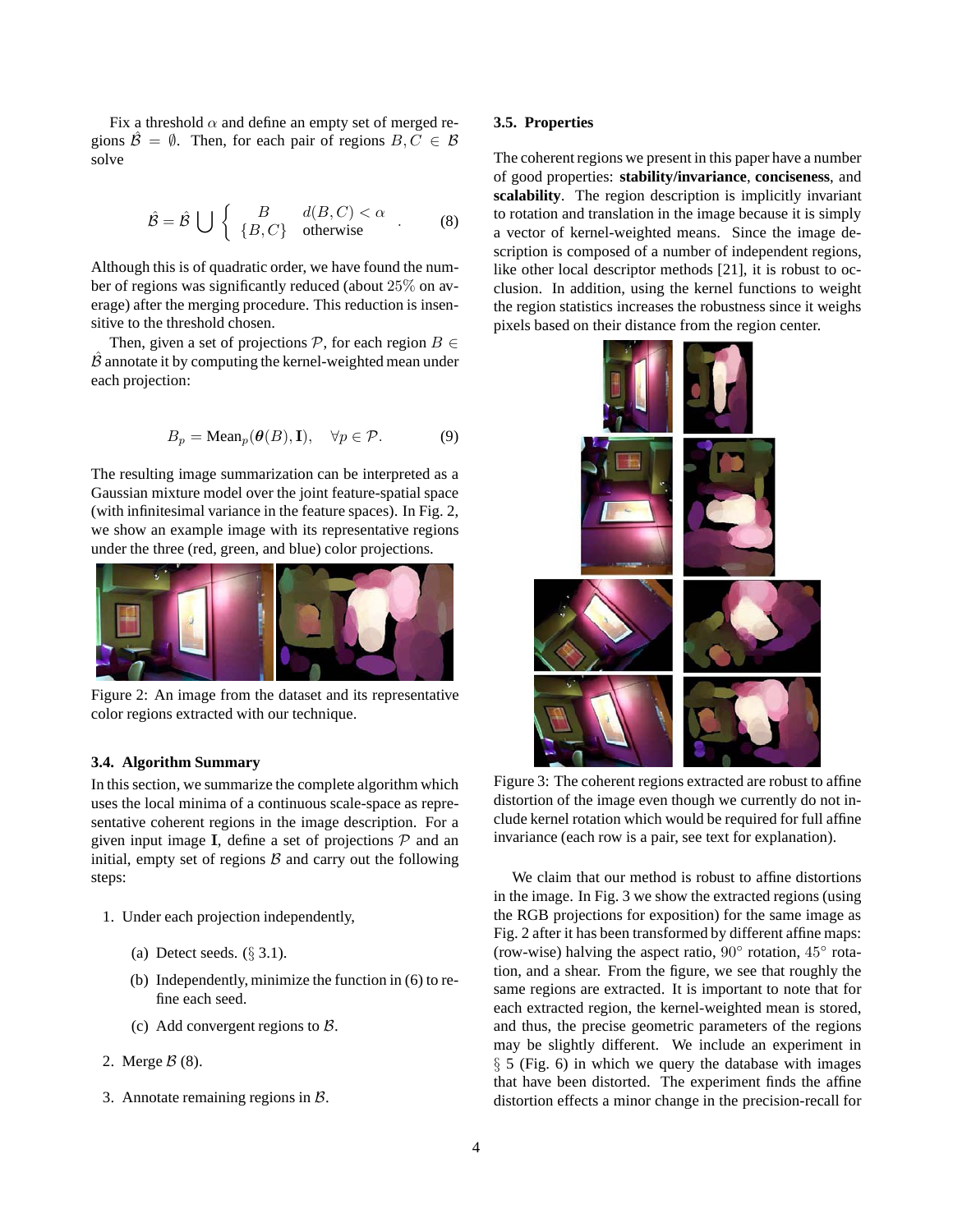our technique while causing a large change for the SIFT method.

These invariance properties are dependent on the specific scalar projections employed. For instance, if the scalar projection is designed to extract *vertical* texture (*y-gradient* in the image), then the region's description under this projection is no longer rotationally invariant or robust to affine distortion. The projections we use in this paper all produce rotationally invariant and affinely robust descriptions  $(\S$  5). We are currently pursuing a more concrete definition for the constraints on the projections to ensure these invariance/robustness properties and leave it for future work.

It is clear that the image description is concise because we store simply a small set of kernel-weighted means per region. Thus, the storage requirement for our technique will not prohibit its scaling to larger databases.

## **4. Matching**

Earlier, we mentioned that we consider the problem of matching differing views of a scene to each other. In this section, we discuss our approach for using the coherent region-based image description to address this problem.

Given a pair of images  $I^1$ ,  $I^2$  and their corresponding region sets  $\mathcal{B}^1$ ,  $\mathcal{B}^2$  computed from the same set of projections  $P$ , the problem of matching can be approached on two levels: qualitative and quantitative matching. In qualitative matching, we address image content similarity; i.e. based on the two region sets, how similar are images  $I^1$  and  $I^2$ ? In quantitative matching, we quantify how much spatial coherence exists between the two images? Spatial coherence, in this case, is defined as the pixel-area in each image where matching regions overlap. We can then, for instance, maximize the amount of overlap region to compute the parameters of a geometric transformation relating the two images. In this paper, we focus on qualitative matching, and we use the same approach for all three methods in our comparative analysis.

To compute image similarity, we simply compute the sum-of-squared distance between the two region feature vectors; that is, for any two regions  $a, b$ :

$$
s(a,b) = \sum_{p \in \mathcal{P}} (a_p - b_p)^2
$$
 (10)

Thus, for each region  $B^i \in \mathcal{B}^1$ , we find its nearest neighbor  $B^* \in \mathcal{B}^2$ :

$$
B^* = \arg\min_{B^j \in \mathcal{B}^2} s(B^i, B^j). \tag{11}
$$

We repeat this procedure for each region in  $\mathcal{B}^2$  and keep only those matches which are consistent in both directions.

# **5. Experiments in Image Retrieval**

In this section, we discuss the techniques proposed in this paper for the task of image retrieval. For these experiments, we use a moderate sized dataset of 48 images<sup>‡</sup> taken of an indoor scene from widely varying viewpoints and with drastic photometric variability (a subset of the dataset is shown in Fig. 4). We hand-labeled the dataset; two images are said to be *matching* if there is any area of overlap between them. We can see from the images that the number of matches for each image has a high variation.



Figure 4: A subset of the dataset (chosen arbitrarily) used in the retrieval experiments.

Denote the three bands of the input image as  $R, G, B$ and S as their gray projection. Unless otherwise noted, we use a set of 5 projections: the 3 opponent color axes  $((R+G+B)/3,(R-B)/3,$  and  $(2G-R-B)/4$ ) which were experimentally shown by [18] to perform well in color segmentation, and 2 projections that measure neighborhood variance in S with window sizes of 16 and 32 pixels. As noted earlier, many other more sophisticated methods are plausible to capture texture information in the image projections; we leave such experimentation to future work.

We use the standard precision-recall graphs to present the matching results. The precision is defined as the fraction of true-positive matches from the total number retrieved and the recall is the fraction of matching images that are retrieved from the total number of possible matches in the database. First, we compare our technique to two techniques in the literature: SIFT Keys [12] and Blobworld [1].

SIFT is an example of a local, affine-insensitive and scale-invariant interest point descriptor. For matching, we use the same nearest-neighbor scheme as discussed in § 4. Note that additional geometric constraints are plausible for both our method and SIFT Key matching, but we do not employ any of them in order to keep the comparisons between methods fair. Blobworld is an example of using segmented image regions as the description. To measure matches using their provided source code, we used blob-to-blob queries.

<sup>‡</sup>The complete dataset can be found on the www at http://www. cs.jhu.edu/˜jcorso/r/regions/.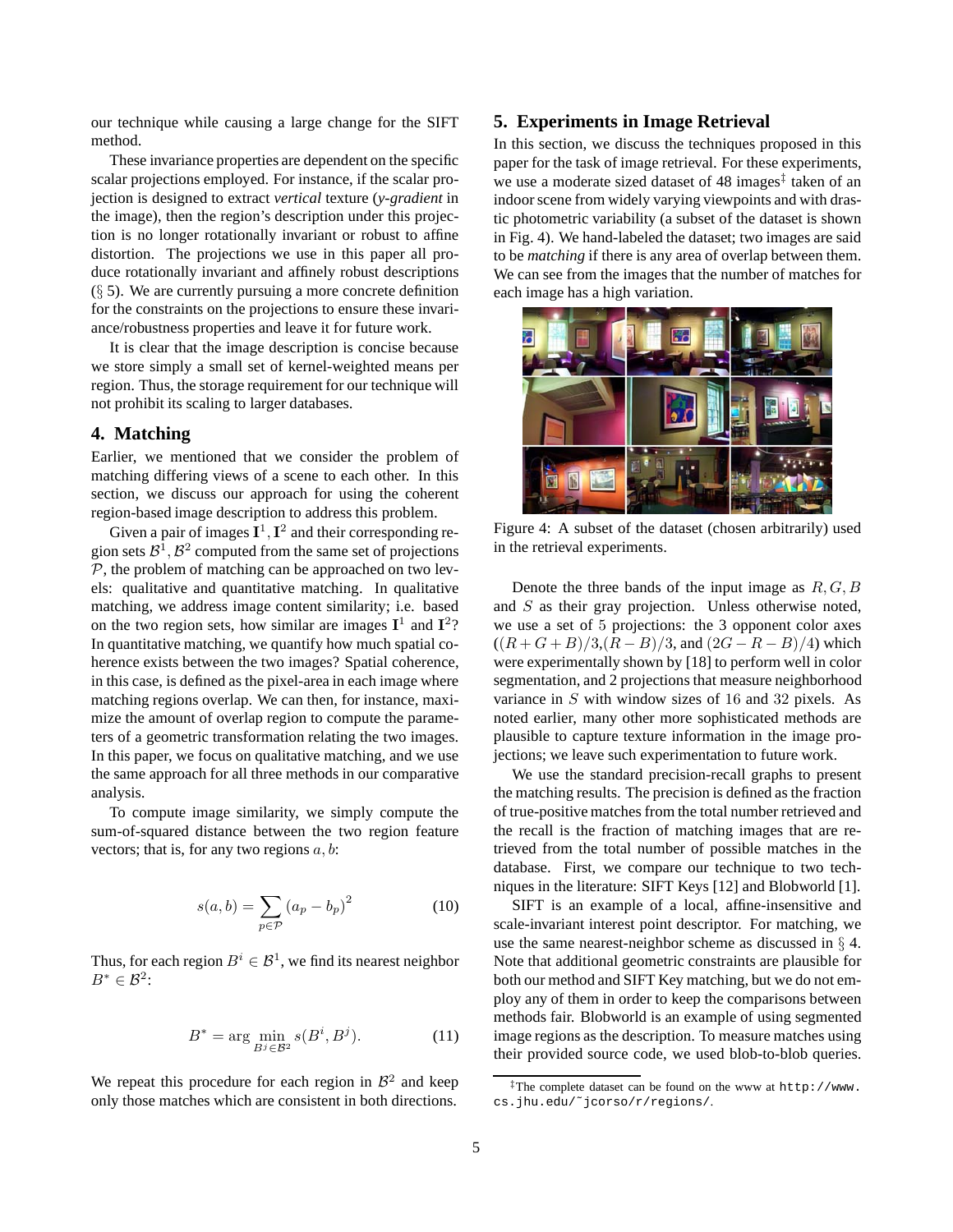For a query image  $\mathbf{I}^1$  with regions  $r_1, \ldots r_n$ , we queried the database independently for each region  $r_i$  and maintained accumulators for each image. The final matches for the query image were those images with the highest accumulators after queries for all  $n$  regions had been issued.

|               | Average<br>Number of<br>Elements | $Size^{\dagger}$ per<br>Element<br>(in Words) | Average<br><b>Size</b><br>(in Words) |
|---------------|----------------------------------|-----------------------------------------------|--------------------------------------|
| Our Technique | 159                              |                                               | 797                                  |
| Blobworld     |                                  | 239                                           | 2151                                 |
| SIFT          |                                  | 32                                            | 22260                                |

Table 1: Comparison of average per-image storage for the three techniques.

Fig. 5 and Table 1 present the precision-recall graph (average for querying on all images in the database) and the storage *efficiency* for each of the methods. We see from Table 1 that our method is the most efficient in the average amount of data it generates per image. For retrieval, we find the SIFT Keys outperform the other two methods. This result agrees with the study by Mikolajczyk and Schmid [17]. Our method outperforms the Blobworld technique by about 5% precision on average.



Figure 5: Comparison between our technique and other published techniques.

In  $\S$  3.5 we discussed the properties of our representation, and claimed that it is robust to affine transformations of the image. To test this, we halved the aspect ratio of the entire dataset and re-computed the coherent regions and the SIFT Keys. We performed a complete dataset query (same as above) and measured the precision-recall (Fig. 6) when querying with these distorted images. From the graph, we see that our method is very robust to the image distortion and it outperforms the SIFT method which drops substantially.



Figure 6: Graph showing precision-recall for our technique and the SIFT method when querying with distorted images from the database. The aspect ratios of the images were halved.

In Fig. 7, we show the effect of varying the number of projections used in the image description. For Proj. 1, we just use the grayscale image. For Proj. 2, we use the grayscale image and the variance projection with a neighborhood size of 32. For Proj. 3, we use the 3 opponent color axes, and for Proj. 4, we add the variance with neighborhood size 32. Proj. 5 is the same set of projections used in all the other experiments. We find that the addition of multiple projections greatly improves the retrieval accuracy. However, we note that there is not a large difference between Proj. 4 and Proj. 5. We claim this is because of the similarity in projections Proj. 4 and Proj. 5 which both just measure neighborhood variance but in different sized neighborhoods.



Figure 7: Graph showing precision-recall as the number of projections (feature spaces) is varied.

In Fig. 8, we show the effect of using kernel-weighted means for region description versus standard, uniformly weighted means. As expected, the kernel-weighted means greatly outperform the uniform means (by about 10% on average).

<sup>†</sup>This data reflects the available source code for Blobworld and SIFT. It should be noted that the SIFT keys store 128 1-byte elements while the other two methods use 4-byte (1-word) floating point elements. We have not experimented with quantizing the storage for our technique to further

reduce the size.